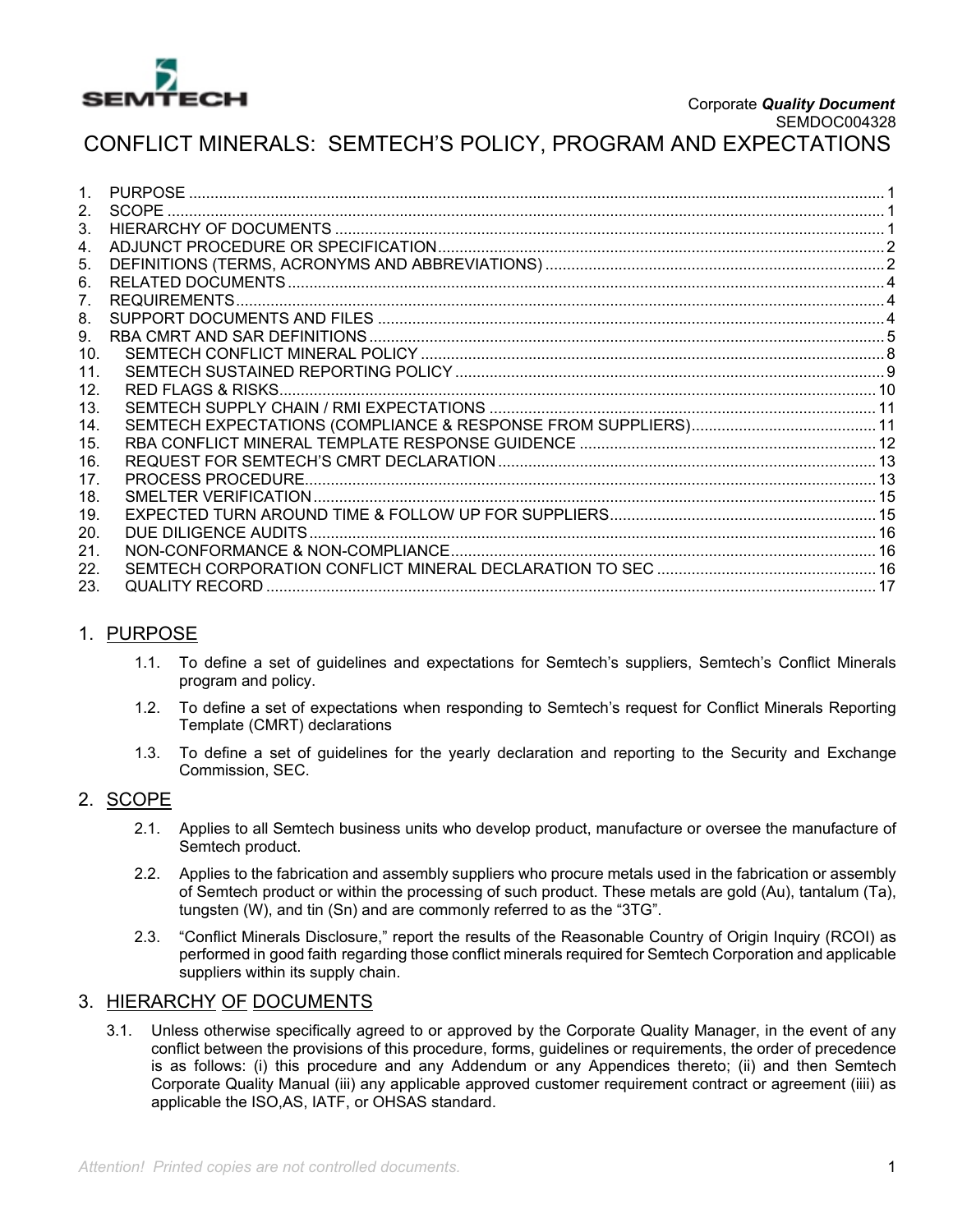

## 4. ADJUNCT PROCEDURE OR SPECIFICATION

- 4.1. Typically no adjunct procedure or specification is needed or required in place of this procedure. If a local site has an established process or procedure exceeding, not circumventing, the guidelines and requirements of this procedure then such an adjunct procedure maybe authorized keeping the guidelines below in mind.
- 4.2. Exception to this procedure or specification at the local site level requires a local adjunct procedure outlining the exception, approved and controlled within PLM document management system and approved by both the site Quality Manager and the Corporate Quality Manager. Furthermore, an exception clause must be inserted in their applicable local Supplemental Quality Manual.
- 4.3. When an exception is documented and approved, the Supplemental Quality Manual shall be identified within the Relationship tab of the relevant local adjunct procedure.

## 5. DEFINITIONS (TERMS, ACRONYMS AND ABBREVIATIONS)

The terms and acronyms identified below are typical in their use within Semtech's quality management system, Semtech's environmental management system and not solely for the use within this document.

- 5.1. PLM: Product Lifecycle Management
- 5.2. CEO: Chief Executive Officer
- 5.3. QAM: Quality Assurance Manager
- 5.4. Q&R: Quality and Reliability
- 5.5. APQP: Advanced Product Quality Planning
- 5.6. PPAP: Production Part Approval Process
- 5.7. CAPA: Corrective Action, Preventive Action
- 5.8. CAR: Corrective Action Request
- 5.9. PAR: Preventive Action Request
- 5.10. SCAR: Supplier Corrective Action Request
- 5.11. NA: Not Applicable
- 5.12. NS: Not Scored
- 5.13. QC: Quality Control
- 5.14. HR: Human Resources
- 5.15. LMS: Learning Management System
- 5.16. OFI: Opportunity for Improvement
- 5.17. ORT: On-going Reliability Testing
- 5.18. EICC: Electronic Industry Citizen Coalition
- 5.19. CMRT: Conflict Mineral Reporting Template
- 5.20. SAR: Supplier Action Request
- 5.21. CFSI: Conflict Free Sourcing Initiative
- 5.22. CFSP: Conflict Free Smelter Program
- 5.23. CR: Customer Request
- 5.24. ECO: Engineering Change Order
- 5.25. MCO: Manufacturing Change Order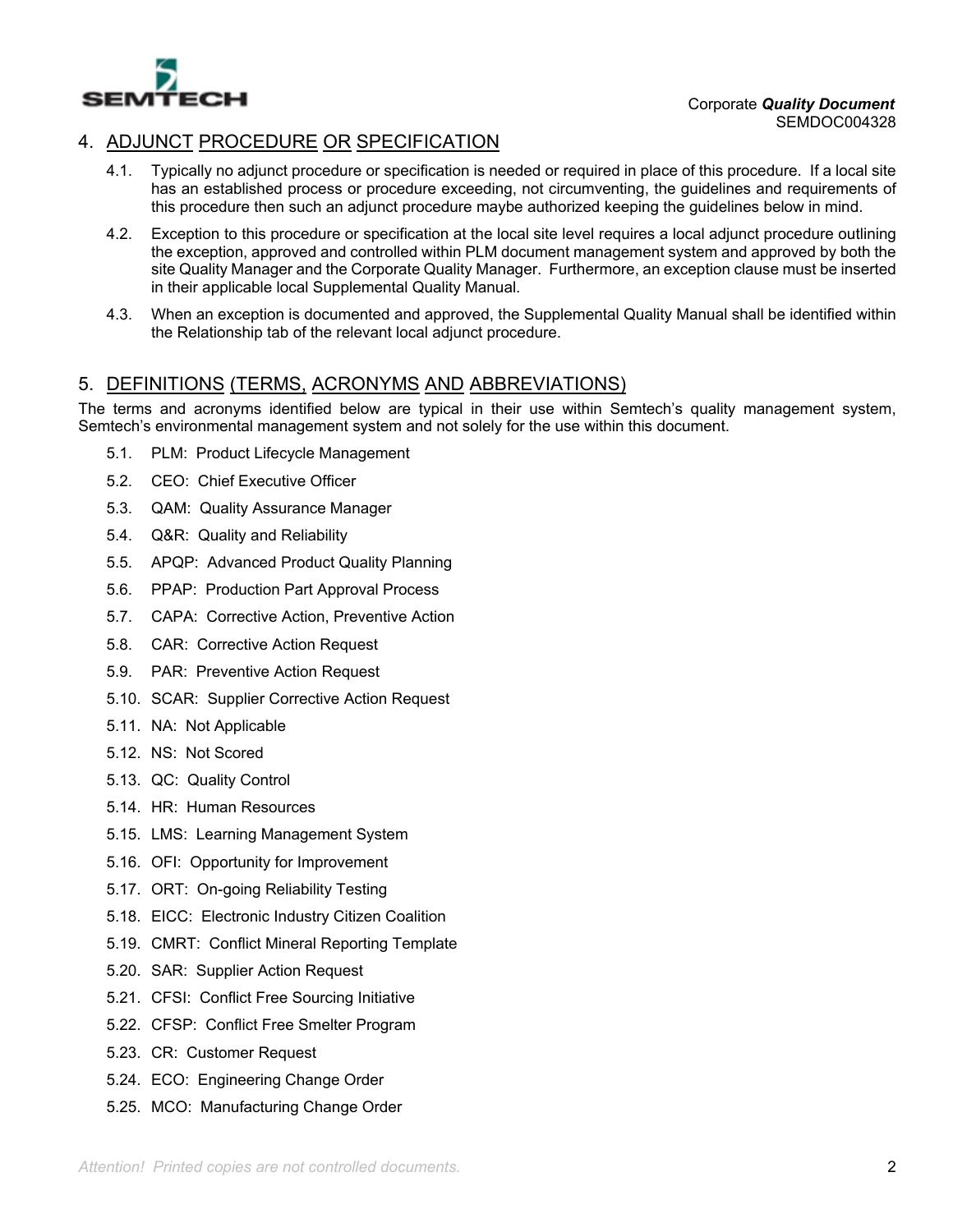

- 5.26. AVL: Approved Vendor List
- 5.27. QMS: Quality Management System
- 5.28. CCare: Customer Care Action Request
- 5.29. SFDC: Sales Force Dot Com
- 5.30. ERP: Enterprise Resource Planning
- 5.31. SAP: Systems Applications and Products (in Data Processing)
- 5.32. MRB: Material Review Board
- 5.33. NCMR: Non-Conforming Material Review
- 5.34. CF: Counterfeit / Fraudulent
- 5.35. OCM: Original Contract Manufacturer
- 5.36. OEM: Original Equipment Manufacturer
- 5.37. RMA: Return Material Authorization
- 5.38. COD: Certificate of Destruction
- 5.39. EMS: Environment Management System
- 5.40. DMR: Design Modification Record
- 5.41. PCN: Process or Product Change Notification
- 5.42. EOL: End of Life
- 5.43. RoHS: Restriction on Hazardous Substances
- 5.44. REACH: Registration, Evaluation, Authorization and restriction of Chemicals
- 5.45. WEEE: Waste Electrical and Electronic Equipment
- 5.46. 3TGs: Tungsten, Tantalum, Tin and Gold. Metals pertaining to conflict mineral program.
- 5.47. IATF: International Automotive Task Force
- 5.48. SMD: Surface Mount Device
- 5.49. MSL: Moisture Sensitivity Level
- 5.50. IMDS: International Material Data System
- 5.51. RBA: Responsible Business Alliance (formally, EICC)
- 5.52. RMI: Responsible Minerals Initiative
- 5.53. RRMI: Responsible Raw Material Initiative
- 5.54. RLI: Responsible Labor Initiative (formally, EICC Code of Conduct)
- 5.55. RRA: Risk Readiness Assessment
- 5.56. RMAP: Responsible Mineral Assessment Process
- 5.57. CTQ: Critical to Quality
- 5.58. CTF: Critical to Function
- 5.59. CTS: Critical to Safety
- 5.60. ADAS: Advanced Driver Assistance System
- 5.61. LiDAR: Light Detection and Ranging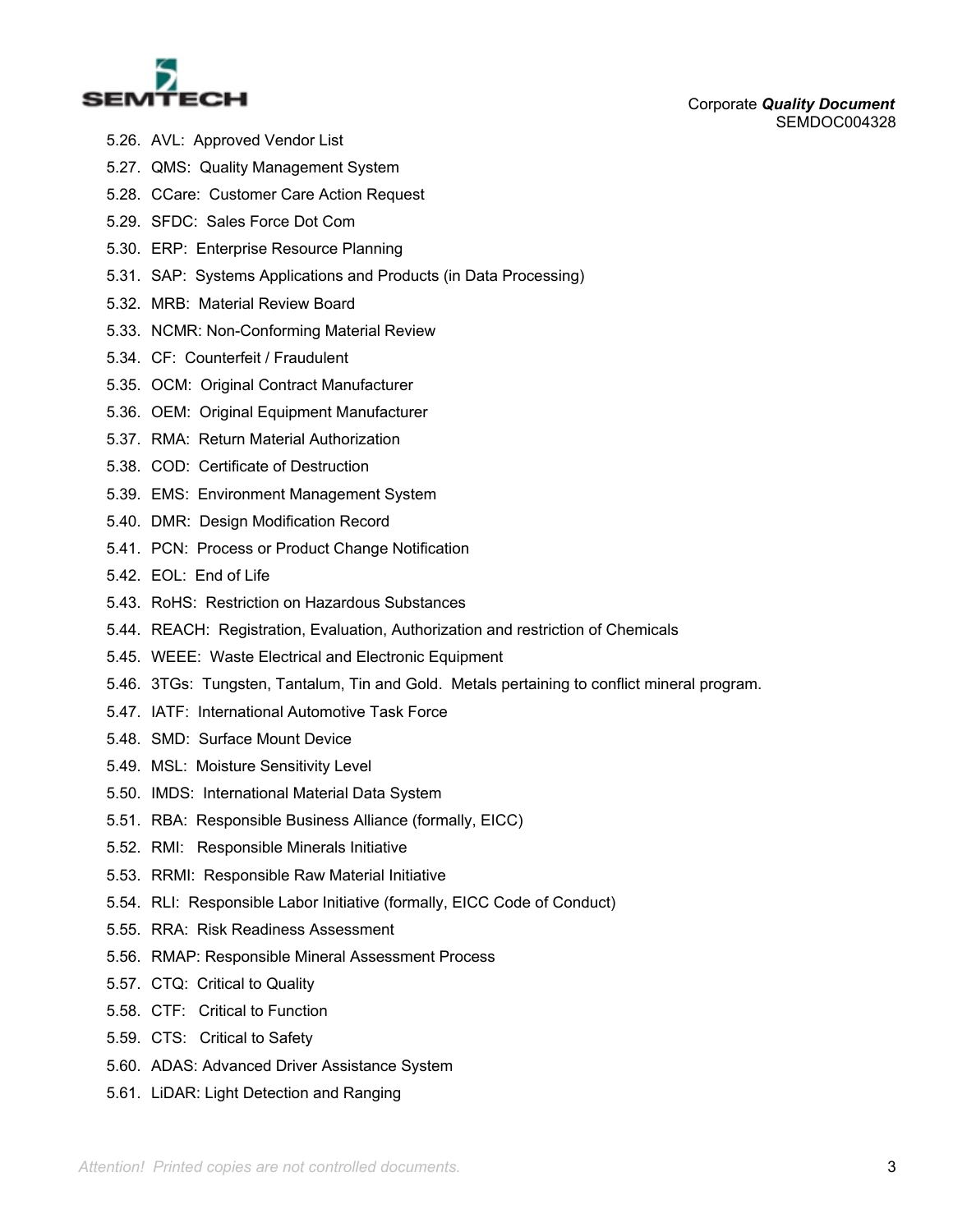

## 6. RELATED DOCUMENTS

- 6.1. Related documents noted below and throughout this document are applicable to the extent noted herein.
- 6.2. The documents listed below and referenced throughout this document provide further background information and guidance. Within such referenced document there may contain listed applicable documents which must also be considered.
- 6.3. Undated Documents
	- 6.3.1. User is responsible to verify current or applicable revision level within PLM Document Management System prior to use.
- 6.4. External Reference Documents
	- 6.4.1. ISO 9001
	- 6.4.2. AS 9100
	- 6.4.3. ISO 14001
	- 6.4.4. IATF16949
	- 6.4.5. OHSAS 18001
- 6.5. Internal Reference Documents
	- 6.5.1. SFBN-4MRP6X: Corporate Quality Manual
	- 6.5.2. PSAZ-5AFU9J: Change Control Procedure
	- 6.5.3. KFID-4KWSAP: Control of Quality Records
	- 6.5.4. SEMDOC004964: Risk Management

#### 7. REQUIREMENTS

- 7.1. Semtech personnel must be trained in PLM Basic, and verify proficiency in File Folder maintenance, and search techniques. PLM Basic training must be documented and posted within individual training records in Cornerstone Learning Management System (LMS).
- 7.2. Semtech personnel must be familiar with excel and formula configuration.
- 7.3. Semtech personnel must verify access to RBA Conflict Minerals portal for the latest CMRT, RMAP listing and smelter reports.

#### 8. SUPPORT DOCUMENTS AND FILES

- 8.1. Semtech Conflict Mineral Policy Statement
- 8.2. Semtech Conflict Mineral Reporting Statement
- 8.3. Conflict Mineral Master Table: http://plm.semnet.dom/Agile/PLMServlet?fromPCClient=true&module=ItemHandler&requestUrl=module %3DItemHandler%26opcode%3DdisplayObject%26classid%3D9000%26objid%3D39620342%26tabid %3D11%26
- 8.4. Supplier Action Request Form (SAR): http://plm.semnet.dom/Agile/PLMServlet?fromPCClient=true&module=ItemHandler&requestUrl=module %3DItemHandler%26opcode%3DdisplayObject%26classid%3D9000%26objid%3D46079165%26tabid %3D0%26
- 8.5. RBA Conflict Mineral Reporting Template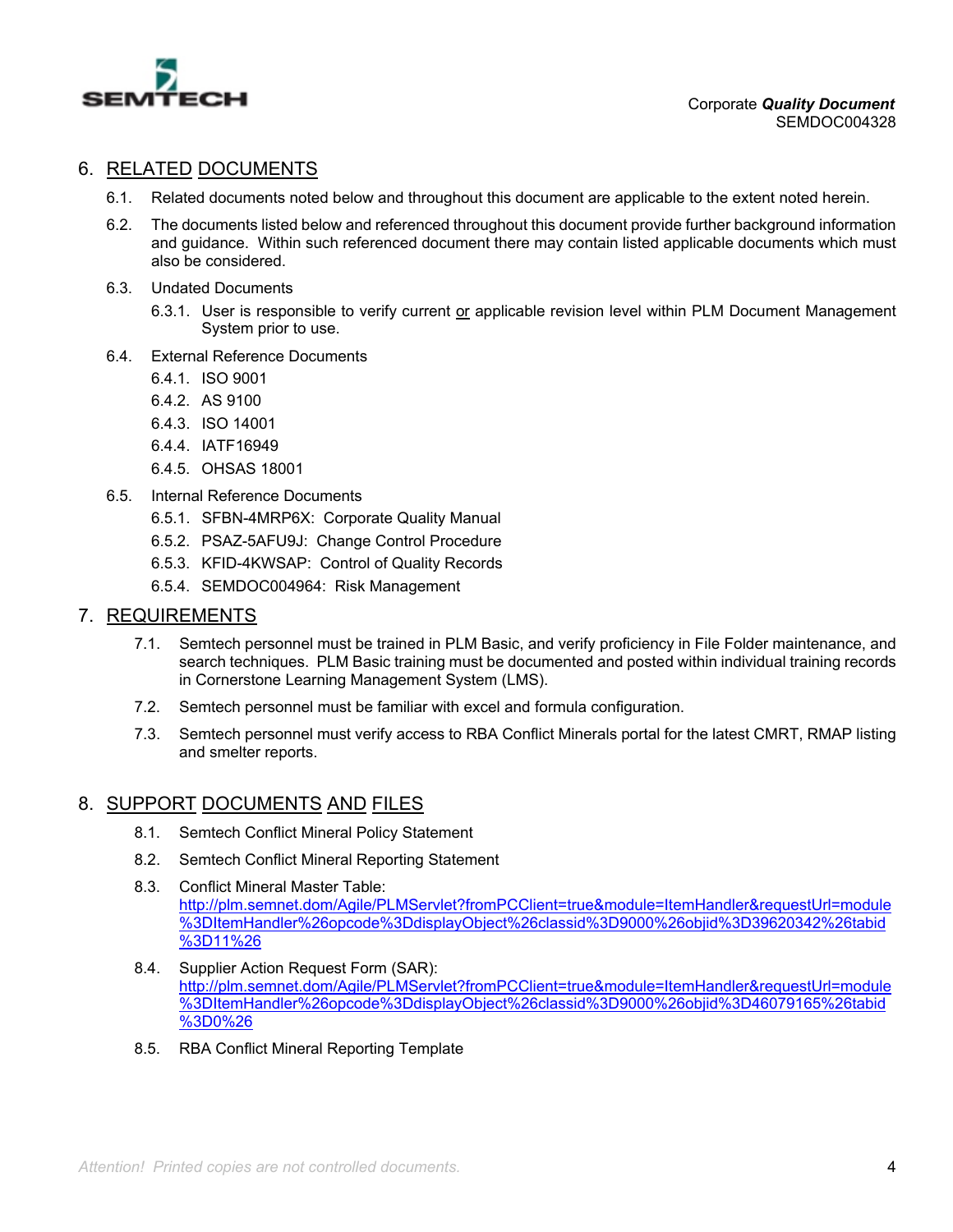

# 9. RBA CMRT AND SAR DEFINITIONS

| 3TG                                                                                                    | Tantalum, tin, tungsten, gold                                                                                                                                                                                                                                                                                                                                                                                                                                                                                                                                                                                                                                                                                                                                                                                                                                                                                                                                                                                                                                                                                |
|--------------------------------------------------------------------------------------------------------|--------------------------------------------------------------------------------------------------------------------------------------------------------------------------------------------------------------------------------------------------------------------------------------------------------------------------------------------------------------------------------------------------------------------------------------------------------------------------------------------------------------------------------------------------------------------------------------------------------------------------------------------------------------------------------------------------------------------------------------------------------------------------------------------------------------------------------------------------------------------------------------------------------------------------------------------------------------------------------------------------------------------------------------------------------------------------------------------------------------|
| Authorizer                                                                                             | This field identifies the person responsible for the content of the declaration. The authorizer may<br>be a different individual from the contact person. It is not correct to use the words "same" or<br>similar identification to provide the name of the authorizer.                                                                                                                                                                                                                                                                                                                                                                                                                                                                                                                                                                                                                                                                                                                                                                                                                                      |
| <b>RMAP Conformant</b><br><b>Smelter List</b>                                                          | The Responsible Minerals Assurance Process (RMAP) Conformant Smelter List is a published list<br>of smelters and refiners that have undergone assessment through the RMAP, a program of the<br>Responsible Minerals Initiative (RMI).<br>or industry equivalent program (such as Responsible Jewelry Council<br>or London Bullion Market Association) and have been validated to be in compliance with the<br>protocols. If a smelter or refiner is not on the list, it has either not completed a RMAP assessment<br>or is not in compliance with the RMAP protocol.<br>A list of smelters and refiners which have been validated to be conformant to the RMAP can be<br>found at www.conflictfreesourcing.org.                                                                                                                                                                                                                                                                                                                                                                                             |
| Responsible Minerals<br><b>Assurance Process</b><br>(RMAP)                                             | The Responsible Minerals Assurance Process (RMAP) is a program developed by the RBA<br>and GeSI to enhance company capability to verify the responsible sourcing of metals. Further<br>details of the RMAP can be found here:<br>http://www.responsiblemineralsinitiative.org/responsible-minerals-assurance-process/.                                                                                                                                                                                                                                                                                                                                                                                                                                                                                                                                                                                                                                                                                                                                                                                       |
| <b>Conflict-Free Sourcing</b><br>Initiative (currently<br>known as Responsible<br>Minerals Initiative) | Founded in 2008 by members of the Electronic Industry Citizenship Coalition (currently known as<br>Responsible Business Alliance) and the Global e-Sustainability Initiative, the Conflict-Free Sourcing<br>Initiative (currently known as Responsible Minerals Initiative) has grown into one of the most<br>utilized and respected resources for companies addressing conflict minerals issues in their supply<br>chains. Over 150 companies from seven different industries participate in the RMI today,<br>contributing to a range of tools and resources including the Conflict-Free Smelter Program<br>(currently known as Responsible Minerals Assurance Process), the Conflict Minerals Reporting<br>Template, Reasonable Country of Origin Inquiry data and a range of guidance documents on<br>conflict minerals sourcing. The RMI also runs regular workshops on conflict minerals issues<br>and contributes to policy development and debates with leading civil society organizations and<br>governments. Additional information is available at http://www.responsiblemineralsinitiative.org/ |
| <b>Conflict Mineral</b>                                                                                | As defined in 2010 United States legislation, Dodd-Frank Wall Street Reform and Consumer<br>Protection Act, Section 1502(e)(4):<br>CONFLICT MINERAL.-The term "conflict mineral" means-<br>(A) columbite-tantalite (coltan), cassiterite, gold, wolframite, or their derivatives; or<br>(B) any other mineral or its derivatives determined by the Secretary of State to be financing<br>conflict in the Democratic Republic of the Congo or an adjoining country. (available at<br>http://www.sec.gov/about/laws/wallstreetreform-cpa.pdf)                                                                                                                                                                                                                                                                                                                                                                                                                                                                                                                                                                  |
| Covered Country(ies)                                                                                   | Covered Country(ies) as defined by the United States Dodd-Frank Wall Street Reform and<br>Consumer Protection Act of 2010. These countries include the Democratic Republic of the<br>Congo and the nine countries with which it shares an internationally recognized border:<br>Angola, Burundi, Central African Republic, Republic of the Congo, Rwanda, South Sudan,<br>Tanzania, Uganda, Zambia.                                                                                                                                                                                                                                                                                                                                                                                                                                                                                                                                                                                                                                                                                                          |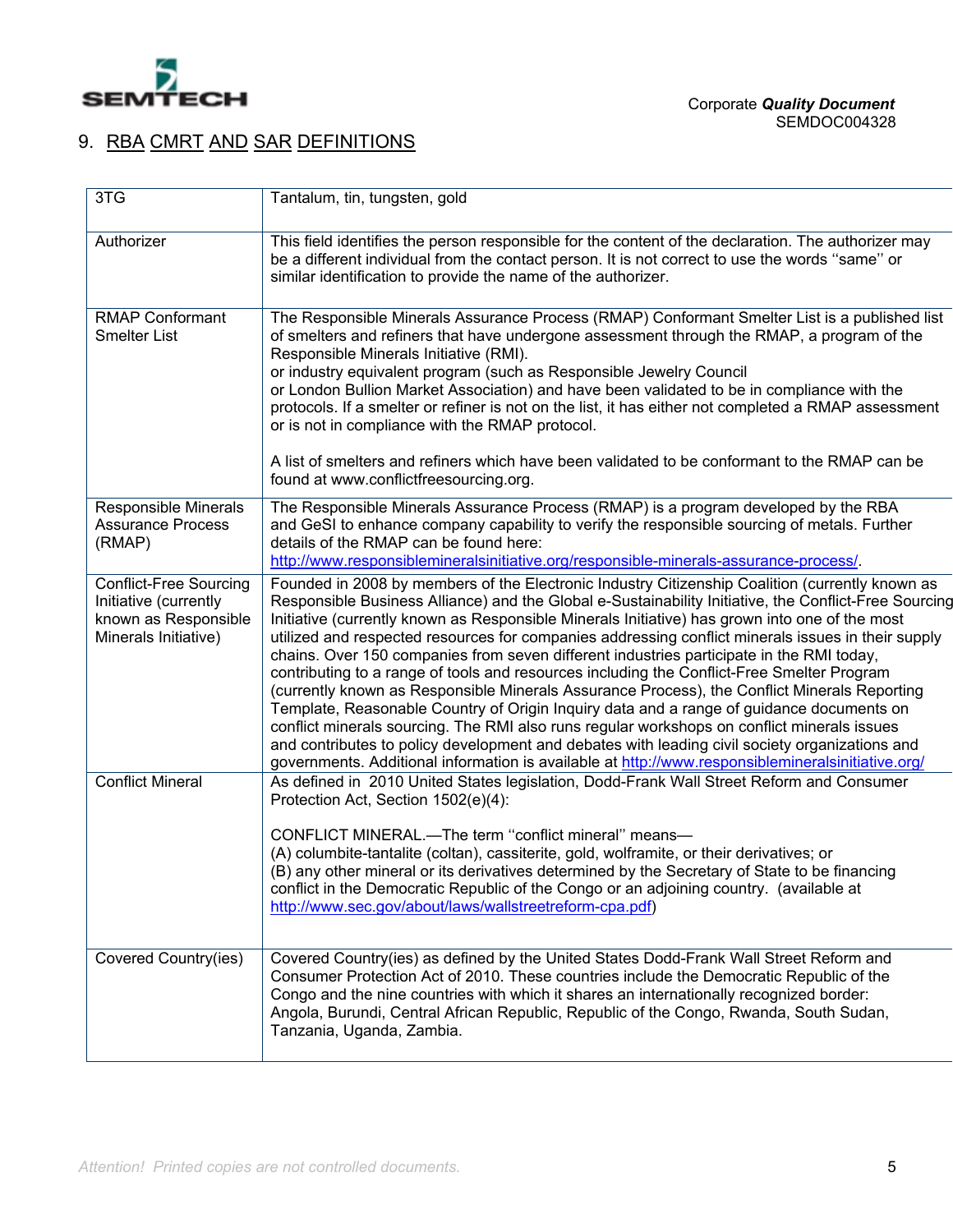

| Declaration Scope or<br>Class          | <b>OLIVIDUUUU4JZ0</b><br>For the purposes of this template, "scope" describes the applicability of the information provided<br>by the reporting company. The scope may encompass the entirety of a company's services<br>and/or products, or at a company's discretion, the template may be used to report on a specific<br>product (or products), or, be 'User defined'. The 'User defined' scope selection or class may be<br>used to describe any subset of a company's operation or product portfolio.                                                                                                                                                                                                                                                                                                                                                                                                                                                                                                                                                                                                                                                                                                                                                                                                                                                                        |
|----------------------------------------|-----------------------------------------------------------------------------------------------------------------------------------------------------------------------------------------------------------------------------------------------------------------------------------------------------------------------------------------------------------------------------------------------------------------------------------------------------------------------------------------------------------------------------------------------------------------------------------------------------------------------------------------------------------------------------------------------------------------------------------------------------------------------------------------------------------------------------------------------------------------------------------------------------------------------------------------------------------------------------------------------------------------------------------------------------------------------------------------------------------------------------------------------------------------------------------------------------------------------------------------------------------------------------------------------------------------------------------------------------------------------------------|
| Dodd-Frank                             | 2010 United States legislation, Dodd-Frank Wall Street Reform and Consumer Protection Act,<br>Section 1502 ("Dodd-Frank") (http://www.sec.gov/about/laws/wallstreetreform-cpa.pdf)                                                                                                                                                                                                                                                                                                                                                                                                                                                                                                                                                                                                                                                                                                                                                                                                                                                                                                                                                                                                                                                                                                                                                                                                |
| <b>DRC</b>                             | Democratic Republic of Congo                                                                                                                                                                                                                                                                                                                                                                                                                                                                                                                                                                                                                                                                                                                                                                                                                                                                                                                                                                                                                                                                                                                                                                                                                                                                                                                                                      |
| DRC conflict-free                      | Products that do not contain minerals that directly or indirectly finance or benefit armed groups<br>in the Democratic Republic of the Congo or an adjoining country. Source: 2010 United States<br>legislation, Dodd-Frank Wall Street Reform and Consumer Protection Act, Section 1502<br>(http://www.sec.gov/about/laws/wallstreetreform-cpa.pdf)                                                                                                                                                                                                                                                                                                                                                                                                                                                                                                                                                                                                                                                                                                                                                                                                                                                                                                                                                                                                                              |
| <b>RBA</b>                             | Responsible Business Alliance (formally known as the Electronic Industry Citizenship Coalition)<br>(http://www.responsiblebusiness.org/)                                                                                                                                                                                                                                                                                                                                                                                                                                                                                                                                                                                                                                                                                                                                                                                                                                                                                                                                                                                                                                                                                                                                                                                                                                          |
| GeSI                                   | Global e-Sustainability Initiative (http://www.gesi.org/)                                                                                                                                                                                                                                                                                                                                                                                                                                                                                                                                                                                                                                                                                                                                                                                                                                                                                                                                                                                                                                                                                                                                                                                                                                                                                                                         |
| Gold (Au) refiner<br>(smelter)         | A gold refiner is a metallurgical operation that produces fine gold with a concentration of 99.5%<br>or higher from gold and gold-bearing materials with lower concentrations. Refer to the RMAP<br>audit protocol for this metal for a complete description:<br>http://www.responsiblemineralsinitiative.org/responsible-minerals-assurance-process/audit-process-and-roles/                                                                                                                                                                                                                                                                                                                                                                                                                                                                                                                                                                                                                                                                                                                                                                                                                                                                                                                                                                                                     |
| Independent Third-<br>Party Audit Firm | With respect to smelter audits, an "Independent Third-Party Audit Firm" is a private sector<br>organization competent in evaluating the smelter or refiner's materials traceability against the<br>standards of the RMAP or equivalent audit protocols. To maintain neutrality and impartiality,<br>such organization and its audit team members must have no conflicts of interest with the auditee.                                                                                                                                                                                                                                                                                                                                                                                                                                                                                                                                                                                                                                                                                                                                                                                                                                                                                                                                                                             |
| Intentionally added                    | Intentionally added is commonly known as the deliberate use of a substance, or in this case<br>metal, in the formulation of a product where continued presence is desired to provide a specific<br>characteristic, appearance or quality.                                                                                                                                                                                                                                                                                                                                                                                                                                                                                                                                                                                                                                                                                                                                                                                                                                                                                                                                                                                                                                                                                                                                         |
|                                        | While the SEC does not define the phrase "intentionally added" in the final rule*, the rule's<br>preamble states:<br>"[W]e agree that being intentionally added, rather than being a naturally-occurring by-product,<br>is a significant factor in determining whether a conflict mineral is "necessary to the functionality<br>or production" of a product. This is true regardless of who intentionally added the conflict mineral<br>to the product as long as it is contained in the product. Determining whether a conflict mineral<br>is considered "necessary" to a product should not depend on whether the conflict mineral is<br>added directly to the product by the issuer or whether it is added to a component of the product<br>that the issuer receives from a third party. Instead, the issuer should 'report on the totality of the<br>product and work with suppliers to comply with the requirements.' Therefore, in determining<br>whether a conflict mineral is "necessary" to a product, an issuer must consider any conflict<br>mineral contained in its product, even if that conflict mineral is only in the product because it<br>was included as part of a component of the product that was manufactured originally by a third<br>party."<br>*(56296 Federal Register / Vol. 77, No. 177 / Wednesday, September 12, 2012 / Rules and<br>Regulations) |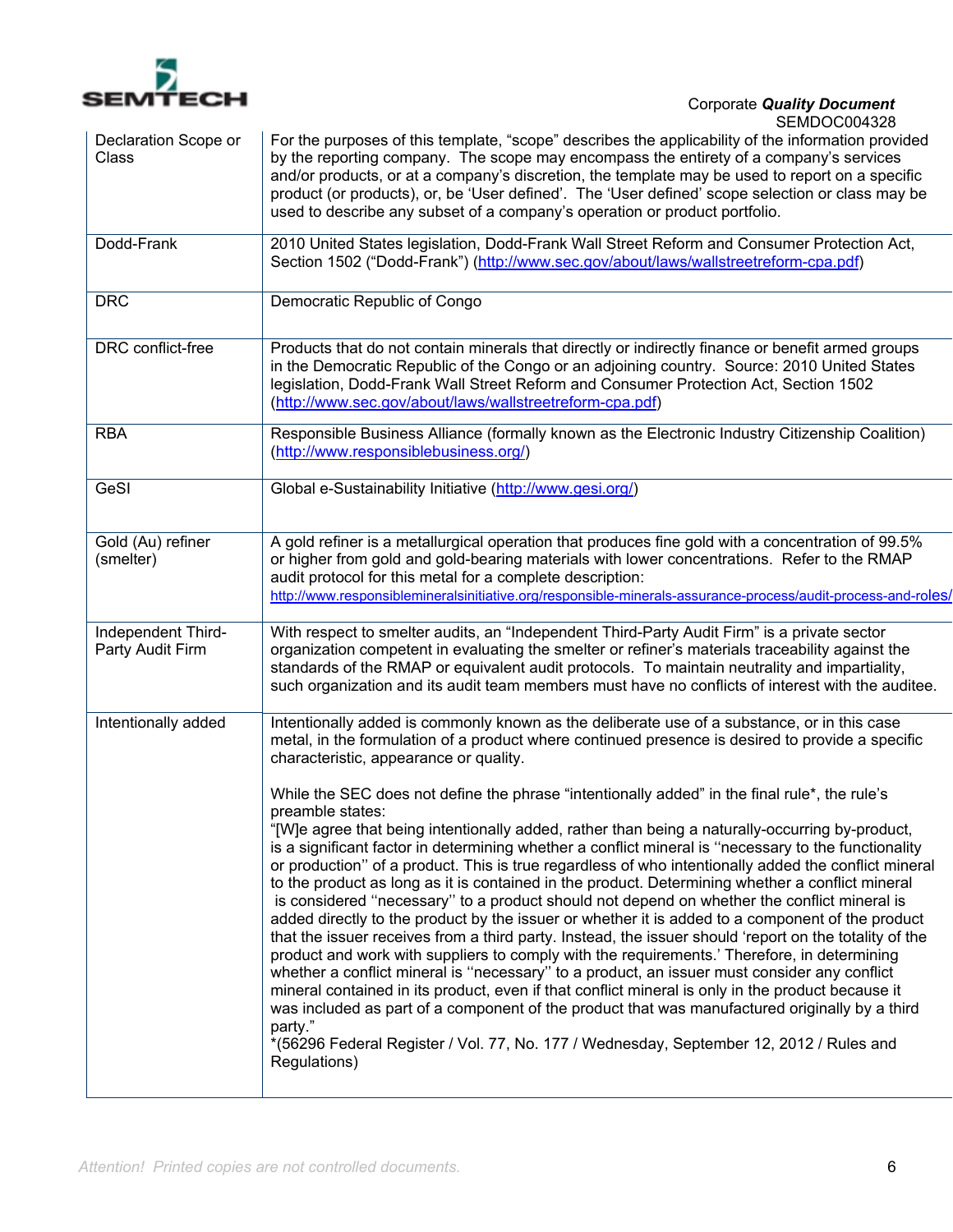

| <b>IPC</b>                                                     | IPC (http://www.ipc.org/) is a global industry association based in Bannockburn, Ill., dedicated to the<br>competitive excellence and financial success of its 3,400 member companies which represent all<br>facets of the electronics industry, including design, printed board manufacturing, electronics<br>assembly and test. As a member-driven organization and leading source for industry standards,<br>training, market research and public policy advocacy, IPC supports programs to meet the needs<br>of an estimated \$2.0 trillion global electronics industry. IPC maintains additional offices in Taos,<br>N.M.; Washington, D.C.; Stockholm, Sweden; Moscow, Russia; Bangalore, India; Bangkok,<br>Thailand; and Shanghai, Shenzhen, Chengdu, Suzhou and Beijing, China.                 |
|----------------------------------------------------------------|----------------------------------------------------------------------------------------------------------------------------------------------------------------------------------------------------------------------------------------------------------------------------------------------------------------------------------------------------------------------------------------------------------------------------------------------------------------------------------------------------------------------------------------------------------------------------------------------------------------------------------------------------------------------------------------------------------------------------------------------------------------------------------------------------------|
| IPC-1755 Conflict<br><b>Minerals Data</b><br>Exchange Standard | This IPC standard establishes the requirements for exchanging conflict minerals data between<br>suppliers and their customers. To meet the needs of a broad range of users, this standard provides<br>flexibility in the scope of the products covered within a single declaration. This standard is not a<br>compliance guide.                                                                                                                                                                                                                                                                                                                                                                                                                                                                          |
| Necessary for the<br>Functionality of a<br>Product             | The SEC does not provide a formal definition of this phrase in the final rule*, however it provides<br>some guidance: A conflict mineral will be considered to be necessary to its functionality of a<br>product if it meets the following: 1) is intentionally added to the product or any component of the<br>product and is not a naturally-occurring byproduct; 2) is necessary to the product's generally<br>expected function, use or purpose; and 3) is incorporated for the purpose of ornamentation,<br>decoration, or embellishment, whether the primary purpose of the product is ornamentation or<br>decoration.<br>NOTE: The conflict mineral must be contained in the product to be applicable.<br>*(56296 Federal Register / Vol. 77, No. 177 / Wednesday, September 12, 2012 / Rules and |
| Necessary for the                                              | Regulations)<br>The SEC does not provide a formal definition of this phrase in the final rule*; however, it provides                                                                                                                                                                                                                                                                                                                                                                                                                                                                                                                                                                                                                                                                                     |
| Production of a<br>Product                                     | some guidance: A conflict mineral will be considered to be necessary to the production of a<br>product when: 1) it is intentionally included in the product's production process, other than if it is<br>included in a tool, machine, or equipment used to produce the product (such as computers or<br>power lines); 2) it is included in the product (MUST be contained in the product to be applicable);<br>and 3) it is necessary to the product.                                                                                                                                                                                                                                                                                                                                                    |
|                                                                | *(56296 Federal Register / Vol. 77, No. 177 / Wednesday, September 12, 2012 / Rules and<br>Regulations)                                                                                                                                                                                                                                                                                                                                                                                                                                                                                                                                                                                                                                                                                                  |
| <b>OECD</b>                                                    | Organization for Economic Co-operation and Development                                                                                                                                                                                                                                                                                                                                                                                                                                                                                                                                                                                                                                                                                                                                                   |
| Product                                                        | A company's Product or Finished good is a material or item which has completed the final stage<br>of manufacturing and/or processing and is available for distribution or sale to customers.                                                                                                                                                                                                                                                                                                                                                                                                                                                                                                                                                                                                             |
| Recycled or Scrap<br>Sources                                   | Recycled or scrap sources are recycled metals, that are reclaimed end-user or post-consumer<br>products or scrap processed metals created during product manufacturing. Recycled metal<br>includes excess, obsolete, defective, and scrap metal materials that contain refined or processed<br>metals that are appropriate to recycle in the production of tin, tantalum, tungsten and/or gold.<br>Minerals partially processed, unprocessed or byproducts from other ores are not included in the<br>definition of recycled metal.                                                                                                                                                                                                                                                                      |
| <b>SEC</b>                                                     | U.S. Securities and Exchange Commission (https://www.sec.gov/)                                                                                                                                                                                                                                                                                                                                                                                                                                                                                                                                                                                                                                                                                                                                           |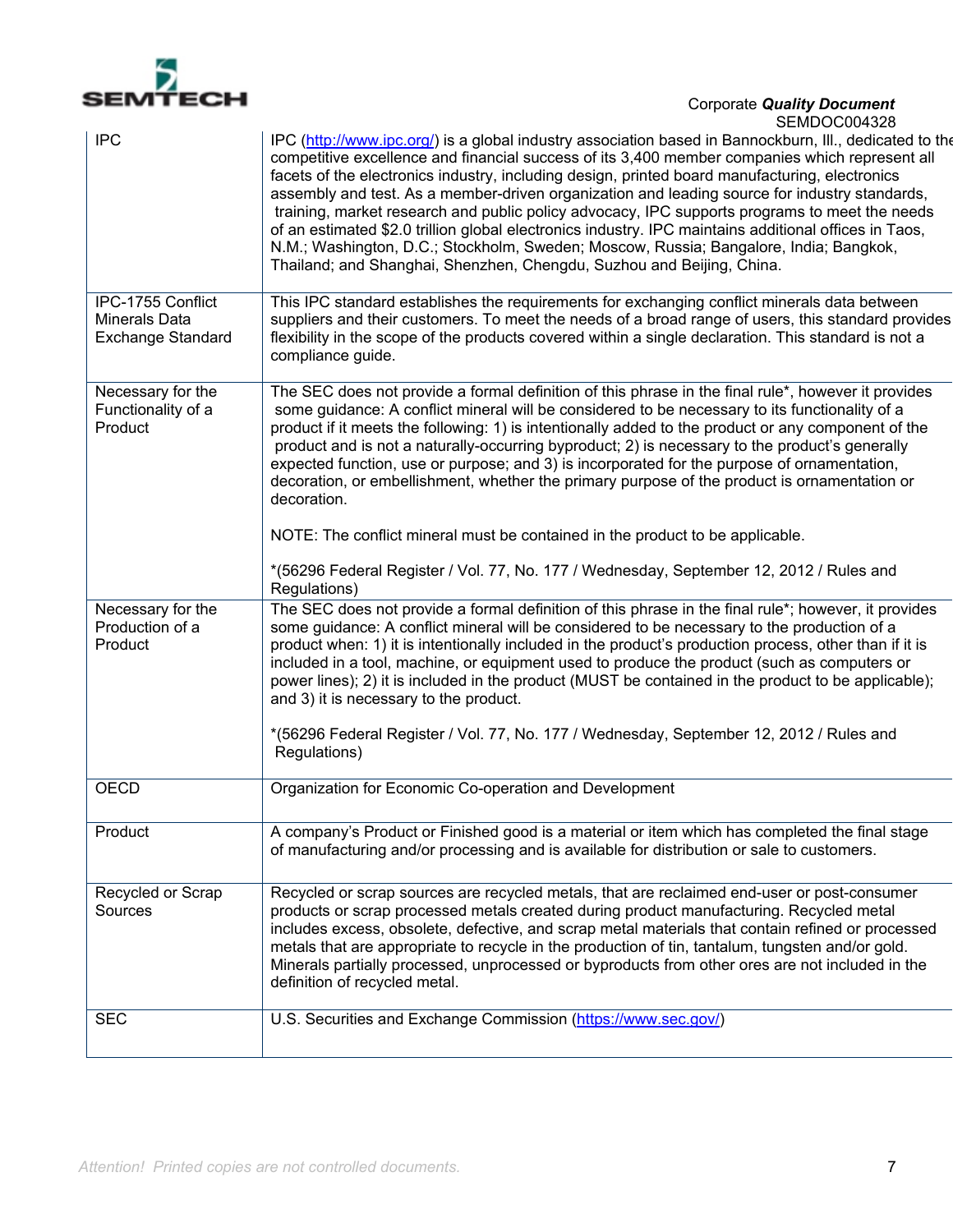

| A smelter or refiner is a company that procures and processes mineral ore, slag and/or materials<br>from recycled or scrap sources into refined metal or metal containing intermediate products.<br>The output can be pure (99.5% or greater) metals, powders, ingots, bars, grains, oxides or salts.<br>The terms "smelter" and "refiner" are used interchangeably throughout various publications.                                                                                                                                                                                                                                                                 |
|----------------------------------------------------------------------------------------------------------------------------------------------------------------------------------------------------------------------------------------------------------------------------------------------------------------------------------------------------------------------------------------------------------------------------------------------------------------------------------------------------------------------------------------------------------------------------------------------------------------------------------------------------------------------|
| A unique identification number the RMI assigns to companies that have been reported by<br>members of the supply chain as smelters or refiners, whether or not they have been verified to<br>meet the characteristics of smelters or refiners as defined in the RMAP audit protocols.                                                                                                                                                                                                                                                                                                                                                                                 |
| A tantalum smelter (also known as a processor) is defined as a company that converts<br>Ta-containing ores, concentrates, slags or secondary materials into tantalum intermediate<br>products or other tantalum containing products for direct sales or further processing into T<br>a-containing products, such as Ta powders, Ta components, Ta oxides, alloys, wires, sintered<br>bars, etc. Refer to the RMAP audit protocol for this metal for a complete description at:<br>http://www.responsiblemineralsinitiative.org/responsible-minerals-assurance-process/audit-process-and-roles/                                                                       |
| Primary [tin] smelters are companies with one or more facilities treating tin containing ore<br>concentrates in order to produce tin metal. Secondary [tin] smelters are companies with one or<br>more facilities that treat secondary materials by reduction for the production of crude or higher<br>grade tin or tin product such as solder. A smelter as referred to within this audit protocol may<br>operate as either one or both types of business operation. Refer to the RMAP audit protocol<br>for this metal for a complete description:<br>http://www.responsiblemineralsinitiative.org/responsible-minerals-assurance-process/audit-process-and-roles/ |
| A company with one or more facilities that converts W-containing ores (such as wolframite and<br>scheelite), W concentrates, or W-bearing scrap (secondary material) into tungsten containing<br>intermediates such as Ammonium Para-Tungstate (APT), Ammonium Meta-Tungstate (AMT),<br>ferrotungsten, and tungsten oxides for direct sales or further processed into W-containing<br>products (such as W powder or W-carbide powder). Refer to the RMAP audit protocol for this<br>metal for a complete description:<br>http://www.responsiblemineralsinitiative.org/responsible-minerals-assurance-process/audit-process-and-roles/                                |
| A Semtech Corporation generated form used for the sole purpose of identifying issues with supplier<br>Conflict Mineral declarations (CMRT). The Supplier Action Request will also list recommendations<br>To bring the CMRT declaration into compliance. Supplier response to a Supplier Action Request is<br>15 days from date of SAR. Refer to the URL below for the PLM controlled SAR form:<br>http://plm.semnet.dom/Agile/PLMServlet?fromPCClient=true&module=ItemHandler&requestUrl=<br>module%3DItemHandler%26opcode%3DdisplayObject%26classid%3D9000%26objid%<br>3D46079165%26tabid%3D0%26                                                                   |
|                                                                                                                                                                                                                                                                                                                                                                                                                                                                                                                                                                                                                                                                      |

## 10. SEMTECH CONFLICT MINERAL POLICY

- 10.1. Semtech Corporation is very aware of and sympathetic to the plight surrounding the areas commonly referred to as "conflict areas" as identified by the Responsible Business Alliance (RBA), the Global e-Sustainability Initiative (GeSI), and section 1502 of the Dodd-Frank Act enacted in 2010.
- 10.2. Semtech Corporation is committed to taking positive measures to seek to ensure, to the extent reasonably practicable in light of existing supply chain validation and auditing capabilities, that the products within our supply chain are not fabricated nor assembled with metals whose origin traces back to an area within these "conflict areas" and smelted by nonconforming non-valid smelters.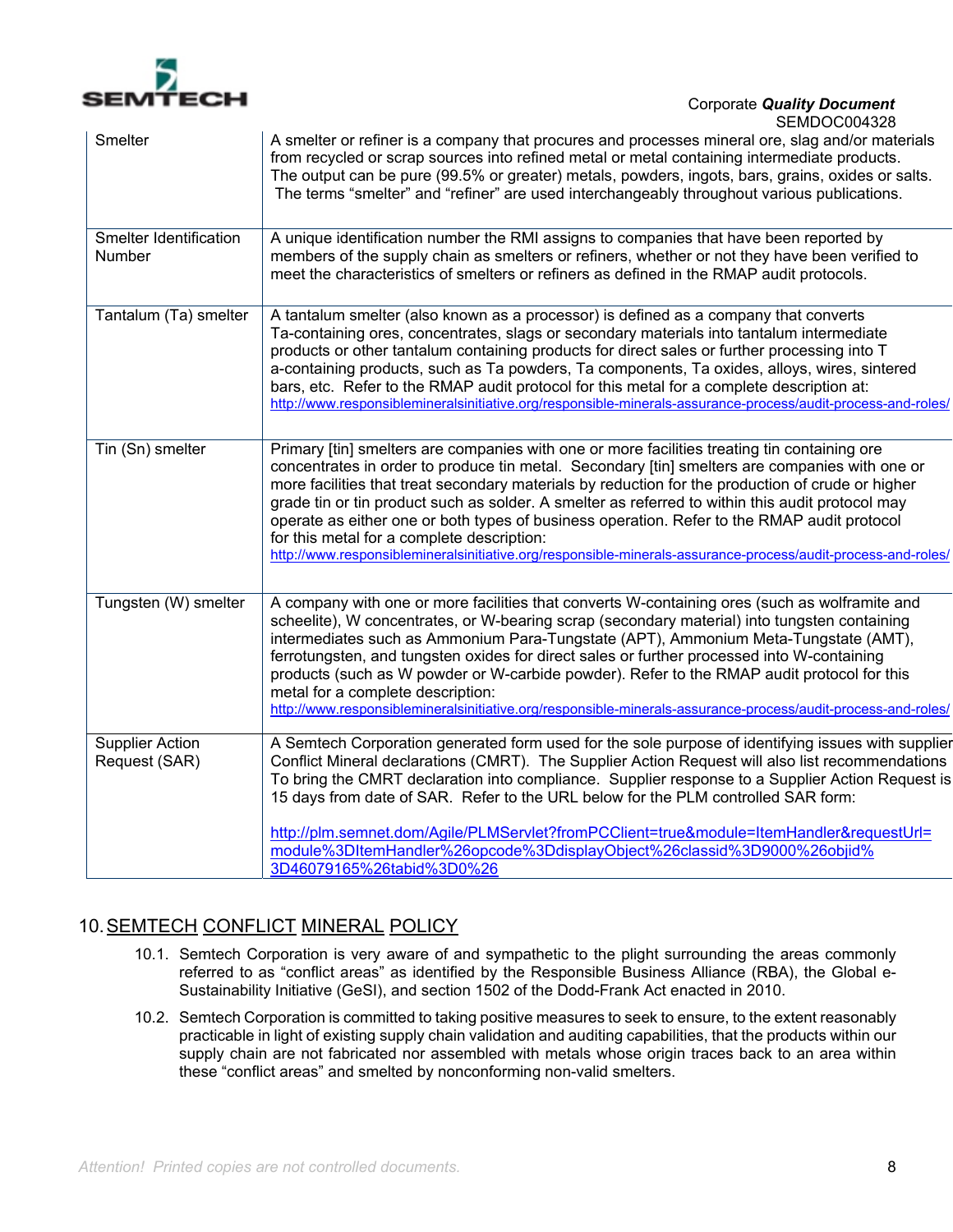

10.3. Semtech Corporation continues to seek to secure assurances from all of our suppliers, in which suppliers confirm that the metals procured for use within our product, such as, gold (Au), tantalum (Ta), tungsten (W), and tin (Sn) were not obtained from sources who's own business practices are not in-line with and supportive of the avoidance and non-use of conflict area minerals. Given the very real world challenges faced by our industry at this time in tracing the origin of materials (see for example the April 2010 report "Tracing a Path Forward" A Study of the Challenges of the Supply Chain for Target Metals Used in Electronics", available at

http://www.resolv.org/site-eiscm/files/2011/02/Tracing\_a\_Path\_Forward-

A Study of the Challenges of the Supply Chain for Target Metals Used in Electronics.pdf), we cannot provide any absolute guarantee at this time that all sources of supply are free of "conflict area" minerals.

- 10.4. Semtech Corporation will continue to undertake due diligence and continuously monitor the procurement activities of our suppliers as they relate to the fabrication and assembly of our product, to ensure compliance with our policy. In addition, Semtech Corporation will continue to actively monitor and stay informed of relevant activities, reports, and proposals for supply chain improvements by organizations such as RBA and GeSI, and others, as our industry continues to work toward a supply chain that is reliably and verifiably free of "conflict area" minerals.
- 10.5. Semtech Corporation will notify affected customers of any changes or updates to Semtech's CMRT declaration, or changes in smelter status affecting CMRT declarations pursuant to the requirements of Semtech procedure, Conflict Minerals: Semtech's Policy, Program and Expectations, SEMDOC004328.
- 10.6. Semtech Corporation has created an email for ease of contact to any of Semtech's CMR Team members. Conflictfree@semtech.com
- 10.7. URL to PLM Policy statement; http://plm.semnet.dom/Agile/PLMServlet?fromPCClient=true&module=ItemHandler&requestUrl=module%3 DItemHandler%26opcode%3DdisplayObject%26classid%3D9000%26objid%3D45505299%26tabid%3D0% 26

## 11. SEMTECH SUSTAINED REPORTING POLICY

- 11.1. Semtech Corporation is very aware of and sympathetic to the plight surrounding the areas commonly referred to as "conflict areas" as identified by the Responsible Business Alliance (RBA), the Global e-Sustainability Initiative (GeSI), and the Dodd-Frank Act.
- 11.2. Semtech Corporation sustains a multi-tier supply chain structure which houses over 100 suppliers with which Semtech must survey for RCOI (Reasonable Country of Origin) for their sourcing of 3TG using the CMRT (Conflict Minerals Reporting Template). As we survey each supplier, they are also required to survey their supply chain, complete the CMRT and submit that survey back to Semtech. The survey process requires each tier supplier to survey their supply chain all the way down to the smelter level. That smelter must be referenced on the RBA CFS listing as valid and conformant.
- 11.3. Semtech Corporation does not source 3TG directly from smelters and we are removed from them by multiple tiers. Semtech acknowledges the need to ensure that the 3TG metals used on our product are smelted at CFS registered sources according to the RBA. This process should be repeated every time RBA updates the CFS listing.
- 11.4. This process of re-surveying our suppliers requires a fair amount of time and resources which Semtech Corporation is limited. As the CMRT is updated or revised, Semtech Corporation reviews the update and makes a conscious decision to resurvey our supply chain based on the extent of the update implemented by RBA. If the update is minimal in nature such as an update to the CFS definition or instructions, Semtech Corporation will suspend the survey process.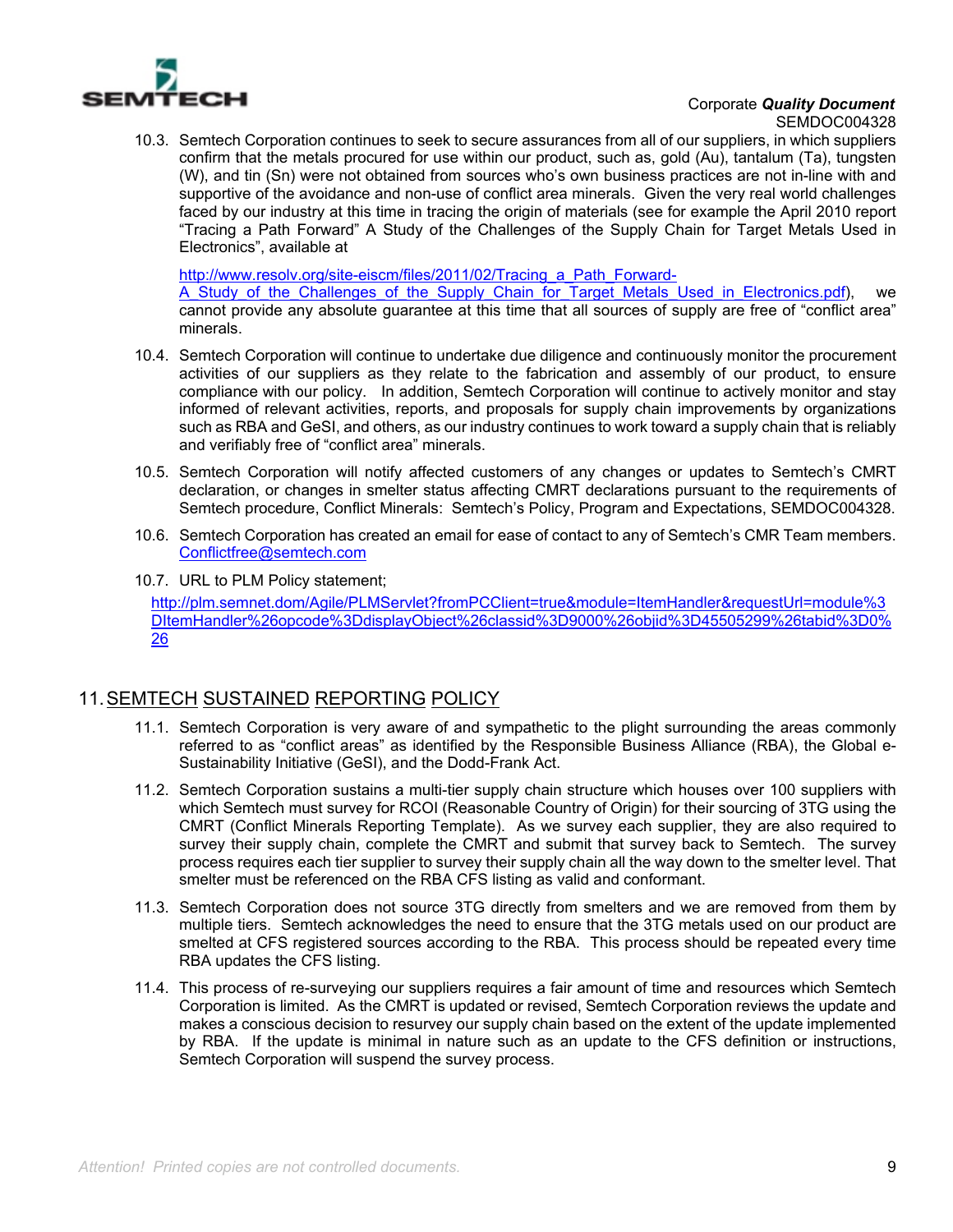

- 11.5. Semtech Corporation will re-survey our supply chain twice a year, February and August, using the most up to date CMRT in line with the RBA. Additionally, every new supplier added to our supply chain will be surveyed using the most current CMRT available.
- 11.6. Semtech will actively pursue supplier CMRT declaration(s) on within 15 days of issuing a CMRT request or Supplier Action Request to our suppliers.
- 11.7. Semtech Corporation appreciates your support and patience, as we continue to strive for complete validation and compliance with industry standards in procuring metals from non-conflict areas.
- 11.8. URL to PLM Reporting Policy statement;

http://plm.semnet.dom/Agile/PLMServlet?fromPCClient=true&module=ItemHandler&requestUrl=module%3 DItemHandler%26opcode%3DdisplayObject%26classid%3D9000%26objid%3D45505299%26tabid%3D0% 26

## 12. RED FLAGS & RISKS

- 12.1. Red-flag Risks which occur at the mine, transport, trading, or mineral processor level of the mineral supply chain.
- 12.2. Conflict risks: direct or indirect finance or benefit to armed groups that are perpetrators of serious human rights abuses (consistent with the OECD Guidance), including in the Democratic Republic of the Congo ("DRC") or an adjoining country.
- 12.3. OECD Annex II risks: forced labor, human trafficking, worst forms of child labor, illegal taxation, and widespread gross human rights abuses, including sexual violence.
- 12.4. Embargoed countries or High Risk Entities risks: Sourcing from embargoed countries (as described in the High Risk Regions section below) or from High Risk Entities (as described in the Responsible Sourcing Standard).
- 12.5. Other High Risks at the mine, transport, trading, or mineral processor level of the mineral supply chain:
- 12.6. Human rights violations, including use of any child labor or sexual violence.
- 12.7. Health and safety violations, including at the community level and/or individual level.
- 12.8. Environmental impacts, including with respect to groundwater abstraction and consumption, and waste, pollution and tailings management.
- 12.9. High Risk Regions:
	- 12.9.1. The DRC and the following "adjoining countries": Angola, Burundi, Central African Republic, the Republic of the Congo, Rwanda, South Sudan, Tanzania, Uganda and Zambia.
	- 12.9.2. Any country or region defined by the United States Department of State as "conflict-affected" or "high-risk".
	- 12.9.3. Embargoed countries Cuba, Iran, North Korea, and Syria as well as the Crimea region of Ukraine – as identified by the United States Department of Treasury Office of Foreign Assets Control.
	- 12.9.4. Known transit hubs of material from countries or regions identified as High Risk Regions per the above.
	- 12.9.5. Guidance on High Risk Regions can be obtained from the Responsible Minerals Initiative ("RMI"), the OECD, and other third-party sources (e.g., the Heidelberg Index).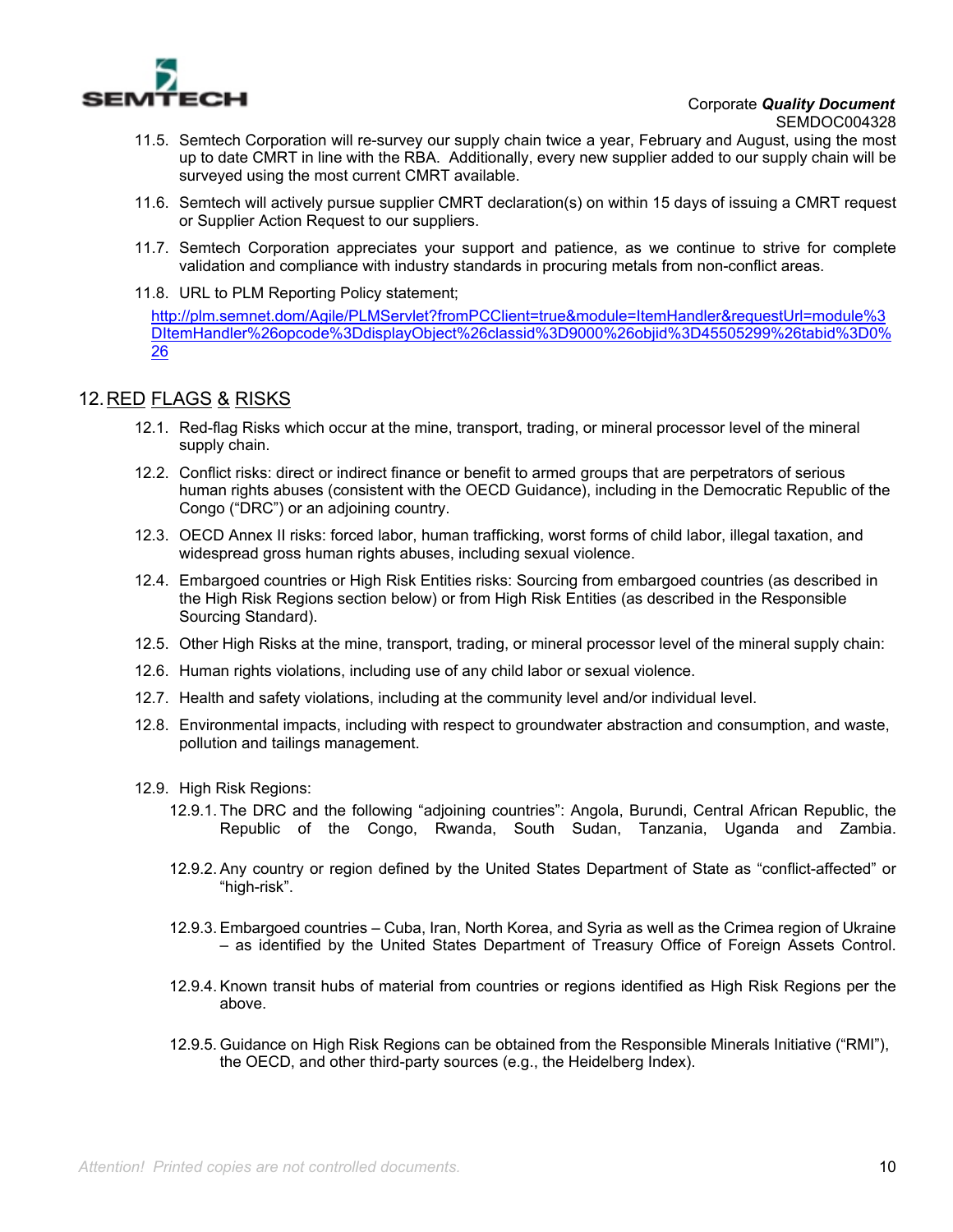

- 12.9.6. Countries on the U.S. Department of Labor's "List of Goods Produced by Child Labor or Forced Labor" for relevant materials.
- 12.9.7. Myanmar, but only with respect to mines that are controlled by UWSA, which is under sanctions by the U.S. Treasury. We will notify suppliers if action is needed.

## 13. SEMTECH SUPPLY CHAIN / RMI EXPECTATIONS

The following are Semtech's requirements for conflict mineral reporting;

- 13.1. Source only from validated (conformant as defined in below) smelters within our supply chain
- 13.2. Cobalt; Semtech will notify suppliers separately to the extent that they are required to complete a CRT template; if you do not receive a notification on cobalt no action is needed.
- 13.3. Suppliers must only source from Semtech approved smelters and refiners within Semtech's supply chain. Semtech approved smelters and refiners are defined as meeting all of the following requirements:
- 13.4. Only active smelters participating in RBA RMI undergoing validation and audit and are so identified with the RMAP listing will be accepted
- 13.5. Only smelters certified through RBA RMAP as conformant to the guidelines governing RMI will be accepted in our final report
- 13.6. Achieve 100 percent reporting of our suppliers with full compliance to RMI / RMAP conformant smelter listing
- 13.7. Achieve 100 percent of all smelters identified and conformant to RMAP smelter listing as reported
- 13.8. Submit correct identification of smelter names and information (such as metal, country, etc.)
- 13.9. Provide conflict minerals policy (for 3TG suppliers)
- 13.10. Confirm and address business unit and or product specific declaration information within the scope
- 13.11. Confirm scope addresses all production facilities / manufacturers, sub-contractors
- 13.12. Within every CMRT declaration period, track and follow up with smelters' auditing body before smelters' compliance lapses thru RBA CSP smelter listing
- 13.13. 3TG smelters and refiners must be in compliance with an approved independent third party audit program - i.e., an RMI conformant program, the London Bullion Market Association Gold Good Delivery List ("LBMA"), or the Responsible Jewellery Council Chain of Custody Program ("RJC").
- 13.14. Smelters and refiners must meet Semtech's Responsible Sourcing Standard.
- 13.15. Provide documentation confirming non-reported smelters were transitioned out of the supply chain or evidence showing they were never in Semtech's supply chain for the entire reporting period and provide applicable documentation to customers who ask

## 14. SEMTECH EXPECTATIONS (COMPLIANCE & RESPONSE FROM SUPPLIERS)

- 14.1. Semtech Corporation expects its suppliers and vendors who procure metals for use in the manufacturing process or within the product itself, to respond to our request for CMRT declaration utilizing the latest released version of the template from RBA.
- 14.2. Semtech Corporation requires its suppliers and vendors to respond to a CMRT declaration within 15 days of receipt.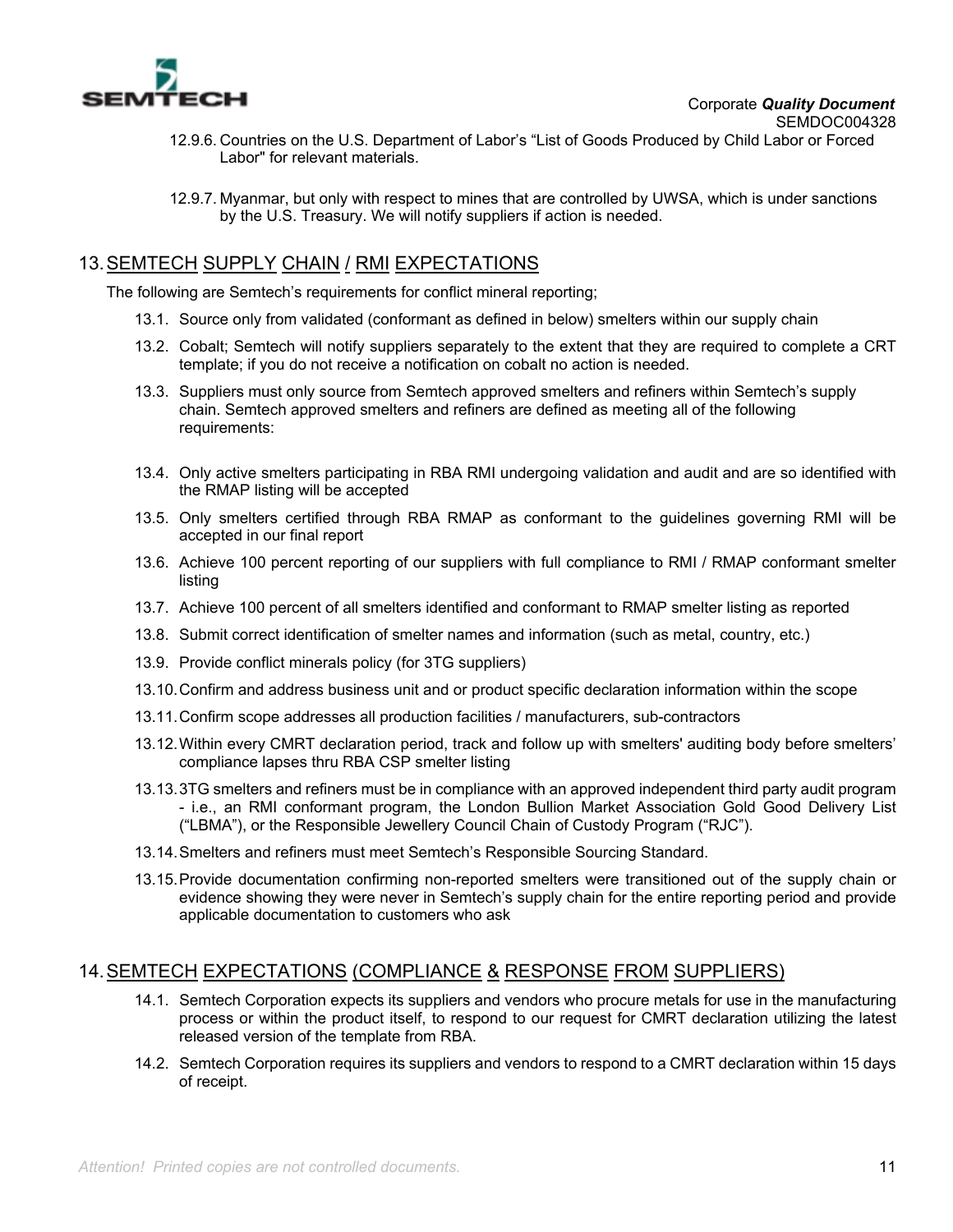

- 14.3. Semtech Corporation requires its suppliers and vendors to utilize certified and conformant smelters pursuant to latest Responsible Minerals Initiative (RMI) listing.
- 14.4. Semtech Corporation requires its suppliers and vendors to comply with the Semtech Supply Chain / RMI Expectations noted above. Refer to Section 13 above.
- 14.5. Semtech Corporation requires its suppliers and vendors to conduct due diligence in verifying the smelters identified within their own supply chain and declared in the CMRT response are certified conformant smelters in good standing (not expired) with RMAP.
- 14.6. Semtech Corporation requires suppliers and vendors who are categorized as 'Undetermined" or 'Non-Conformant' to respond to Semtech's Supplier Action Request with a valid action plan to become compliant to Semtech's expectations.
- 14.7. Semtech Corporation requires supplier sand vendors who are issued a Semtech Supplier Action Request to respond within 15 days of issuance.

## 15. RBA CONFLICT MINERAL TEMPLATE RESPONSE GUIDENCE

15.1. Semtech Corporation requires its suppliers and vendors to respond to its request for conflict mineral reporting utilizing the latest up to date template provided by RBA. The following is additional guidance based on issues and trends found in supplier responses.

Question 1: Is any 3TG intentionally added or used in the product(s) or in the production process? Yes or No answer means that due diligence has been taken through product testing or process verification to determine material content or not.

- 15.2. Question 2: Does any 3TG remain in the product(s)? Yes or No answer means that due diligence has been taken through product testing or process verification to determine material content or not.
- 15.3. Question 3; Do any of the smelters in your supply chain source the 3TG from the covered countries? A Yes answer means that due diligence has been taken and verified that these smelters are 'certified and conformant' to RMAP in good standing (not expired).
	- 15.3.1. A No answer can be verified by checking the submitted Smelter List tab and comparing against the RMAP List of conformant smelters listing.
	- 15.3.2. The CMR Team shall verify, locate and review the posted smelter reports indicating policy and process. Such reports will indicate that the smelter sources its 3TG metals from within a conflict area.
	- 15.3.3. Any inconsistencies will result in a Supplier Action Request for an action plan to reevaluate and reconsider their answer for question 3, or remove non-conformant smelters from their supply chain and revise their declaration.
- 15.4. Question 4: Does 100 percent of the 3TG (necessary to the functionality of the products) originate from recycled or scrap sources? Yes, No or Unknown answer is acceptable.
	- 15.4.1. Although an answer of Unknown holds minimal risk, review of smelter audit reports typically reports compliance to laws and rarely contains information surrounding 'recycled or scrap sources' or metals smelted in a valid and conformant smelter located within a 'covered country'.
- 15.5. Question 5; What percentage of relevant suppliers have provided a response to your supply chain survey? An answer of 100% indicates that due diligence in supply chain response was received.
	- 15.5.1. An answer < 100% is unacceptable and requires a comment with action plan to achieve 100% response from supply chain.
	- 15.5.2. Any inconsistencies will result in a Supplier Action Request for an action plan to achieve 100% supply chain response.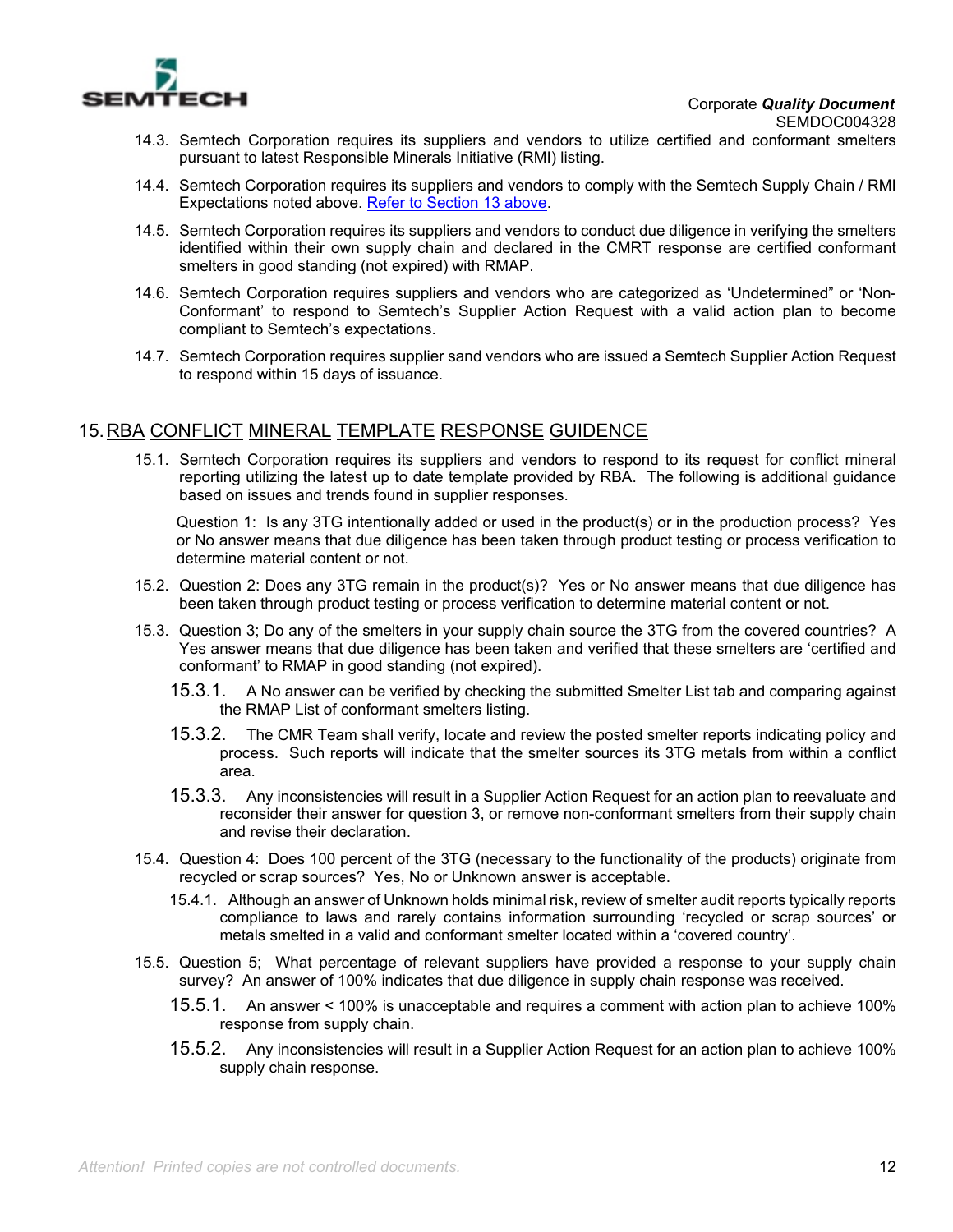

- 15.6. Question 6: Have you identified all of the smelters supplying the 3TGs to your supply chain? A Yes answer is expected.
	- 15.6.1. A No answer is unacceptable and requires a comment with action plan to achieve complete supply chain response to identify all smelters within your supply chain.
	- 15.6.2. Any inconsistencies will result in a Supplier Action Request for an action plan to achieve full compliance in smelter identification.
- 15.7. Question 7: Has all applicable smelter information received by your company been reported in this declaration? A yes answer is expected.
	- 15.7.1. A No answer is unacceptable and requires a comment with action plan to achieve complete compliance and full disclosure of smelter information.
	- 15.7.2. Any inconsistencies will result in a Supplier Action Request for an action plan to achieve compliance and full disclosure of smelter information.
- 15.8. Questions A H: Semtech expects a 'Yes' answer to these questions. A 'No' answer will require an explanation or justification within the comments field.
	- 15.8.1. A 'No' answer without an explanation or justification comment will result in a SAR to the supplier for an action plan to resolve the issue and bring the response to a 'Yes' answer. Refer to section 5 for SAR definition.
	- 15.8.2. Question B: Is your conflict mineral sourcing policy available on your website? A 'Yes' answer requires the URL to be placed in the comments field.
	- 15.9. Question I: Is your company required to file an annual conflict minerals disclosure with the SEC? This question requires a response 'Yes' or 'No'. Refer to the definition section above for additional guidance. No explanation or justification is necessary.

## 16. REQUEST FOR SEMTECH'S CMRT DECLARATION

- 16.1. In response to a customer request for Semtech's Conflict Mineral declaration, Semtech's Conflict Mineral Reporting team should expect Semtech's Inside Sales team to provide such requests utilizing the Customer Request process through PLM as outlined in SEMDOC000724.
- 16.2. Semtech Corporation will only issue business unit specific declarations based on the Semtech part numbers identified in the customer request relationship tab.
- 16.3. In preparation of Semtech's declaration, the CMR team member will ensure the scope reads **"The scope of the declaration applies to the product associated with Semtech's < list specific business unit > business unit"**
- 16.4. At times, customers may request a CMRT declaration for a specific part number(s). In such cases, the scope is amended as listed above. Additionally, within the Product List tab of the declaration, the CMR team member shall enter the full Semtech part number(s) and product name (from the RoHS table or from the product data sheet.
- 16.5. In all customer requests, the Smelter List tab shall contain a listing of smelters identified from within those specific supplier declarations that support that business unit or specific part number(s). The smelters identified must be validated from the RMAP listing as certified and conformant in good standing (not expired).

## 17. PROCESS PROCEDURE

17.1. In preparation for the gathering of data supporting conflict minerals, the CMR team member shall pull the CMRT Master table from PLM, FLDR-507244. This file must be 'Checked Out'.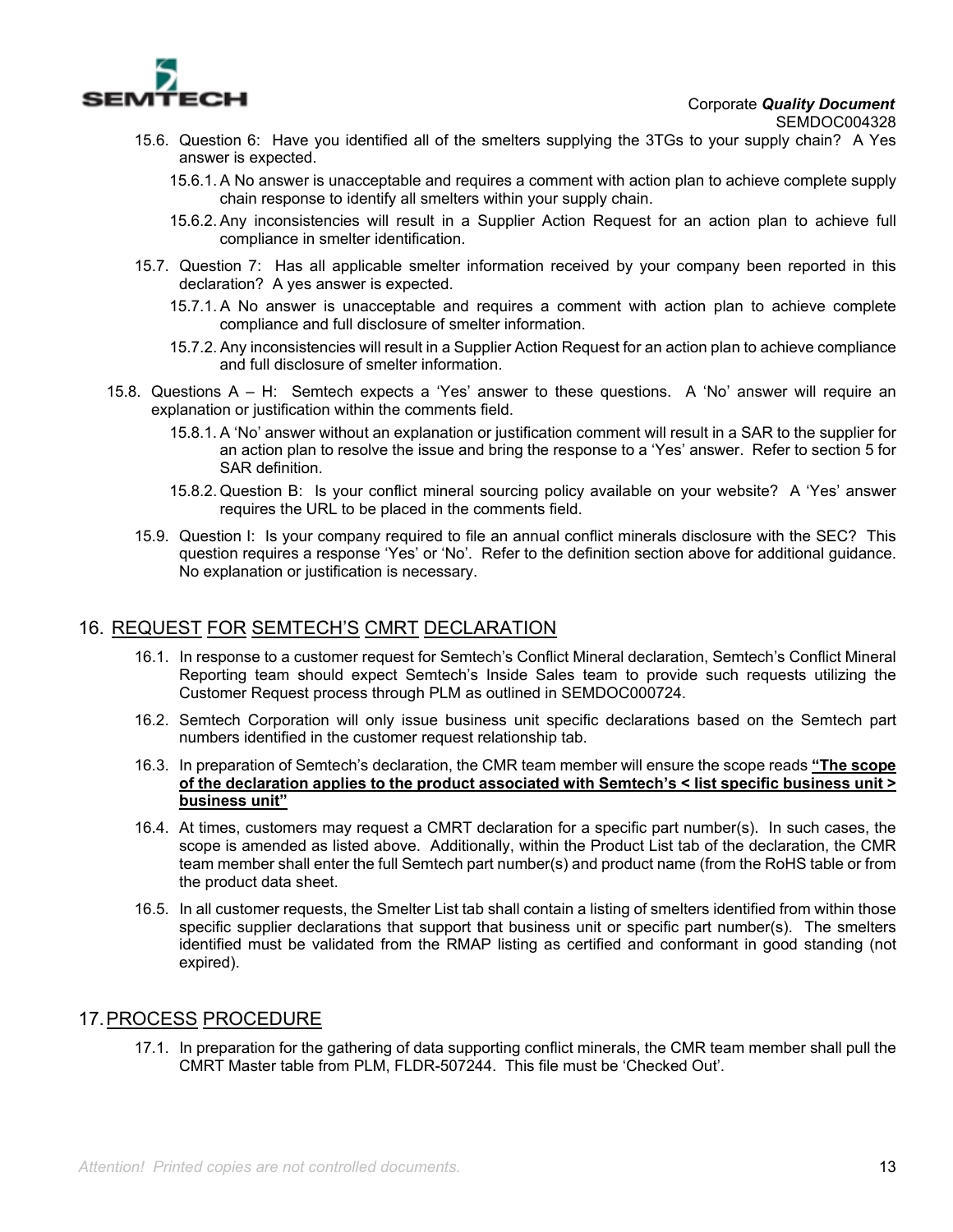

- 17.1.1. A review meeting is held with Corporate Quality, CMR Team members, Corporate Operations to review the supplier listing in the table. And confirm the email addresses for those suppliers and SQE members.
- 17.1.2. Update the business unit called out for the suppliers identified in the table.
- 17.1.3. Pull the latest CMRT from RBA and review any changes, questions and Smelter reference listing.
- 17.1.4. Pull the latest 'certified and conformant' smelter listing from RMAP Listing, http://www.responsiblemineralsinitiative.org/responsible-minerals-assurance-process/. Click on the Conflict Free Smelter Program. From the drop down menu select Conformant Smelter & Refiner Lists. This will take to a webpage showing the 3TG and the number of conformant smelters. CMR team member will need to print this webpage. Click on one of the 3TG, YOU MUST ACCEPT THE TERMS AND CONDITIONS. Once you accept, click on one of the 3TGs again and scroll down the page. You will see the conformant smelter listing for that mineral along with Last Audit Date and Valid Until date. Print the full listing for each mineral. IMPORTANT: The CMR Team member will use this listing to verify smelter references identified within supplier responses to validate whether the smelters are 'certified and conformant' current and not expired.
- 17.2. Once the review is complete, the CMR Team member shall generate a cover email to suppliers listed in the table of our request for their CMRT declaration. Include a response due date as 15 days from date of issuance.
	- 17.2.1. Attach this procedure to the email.
	- 17.2.2. Attach the latest version of the CMRT from RBA
	- 17.2.3. Send the email to the email addresses listed in the CMRT Master table. Copy the SQE team members as identified for those suppliers as well.
	- 17.2.4. Update the CMRT Master Table applicable columns for surveyed, date surveyed, revision of CMRT. Leave all remaining information unless directed otherwise from Corporate Quality Manager.
	- 17.2.5. As suppliers reply and respond to Semtech's request for CMRT declaration, the CMR Team member shall update the CMRT Table for response and responses to CMRT questions. Transferring supplier responses to the applicable questions.
	- 17.2.6. Verify smelter information from supplier by matching the metal called out in the smelter tab against the metals identified in questions 1 & 2 of the declaration. Then, verify the smelter listing against the RMAP listing of 'certified and conformant' smelters.
		- 17.2.6.1. Any inconsistencies shall require a SAR to be generated identifying the inconsistency and recommended action. Refer to section 5 for SAR definition.
		- 17.2.6.2. The CMR Team member shall include this and all response information in the weekly reporting template to the Corporate Quality Manager every Friday.
- 17.3. If the review identifies no issues, concerns or inconsistencies and the supplier response meets the requirements of this procedure, indicate a YES in the far right column. This will trigger a 'Compliant' rating for this supplier.
- 17.4. Suppliers who respond, but do not meet the requirements of this procedure and fail to address the SAR are identified with a NO in the far right column. This will trigger a 'Non-Compliant' rating for this supplier. Executive VP of Q&R, VP of Legal, and Sr. VP of Worldwide Operations are duly informed of this rating. It is the responsibility of this group of executive management to determine the next course of action.
- 17.5. Suppliers who have not responded to Semtech's repeated request for CMRT declaration shall have a NO in the 'Responded' column of the CMRT Master Table. This will trigger an 'Undetermined' rating. Escalate the CMRT declaration to SQE team member, Director of Subcon Operations and Executive VP of Q&R for further action.
- 17.6. At the end of each weekday the CMR Team member shall save and 'Check In' the CMRT Master Table adding the date of the last update to the File Folder, FLDR-507244. Add the Corporate Quality Manager to the Routing Slip tab.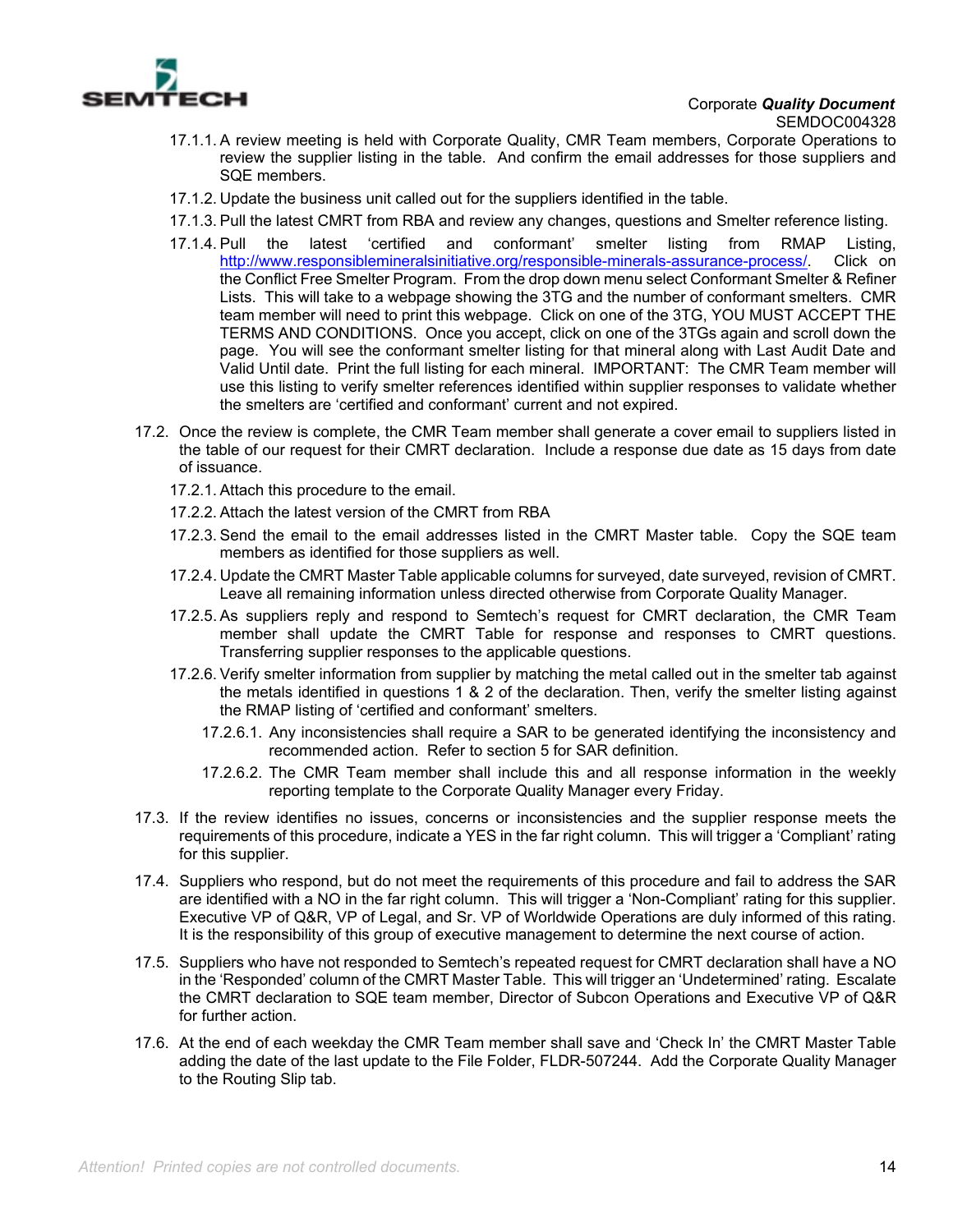

## 18. SMELTER VERIFICATION

- 18.1. Every Friday Semtech's CMR Team shall review the RBA RMAP listing and confirm that the smelters identified by Semtech suppliers in their CMRT declaration has not changed, that those smelters are still valid and conformant.
- 18.2. In the event that a smelter is removed from the RBA RMAP listing, fails their audit or re-audit, listed as active but not conformant, Semtech's CMR Team shall identify the Semtech suppliers who identified this smelter and identify the relevant Semtech business units impacted.
	- 18.2.1. Using this information, the CMR Team shall issue a SAR to all suppliers affected regarding the status and condition of the smelter identified.
	- 18.2.2. Semtech Corporation expects the affected supplier(s) to take immediate action to purge their supply chain, update and re-submit their CMRT declaration on the latest RBA CMRT template to Semtech Corporation.
	- 18.2.3. As with all submitted CMRT declarations, any revised or re-submitted CMRT declarations shall be reviewed for compliance per the instructions and requirements noted in this document.
	- 18.2.4. The CMR Team shall generate an ECO to post the revised CMRT declaration and rebuild the affected business unit CMRT declaration.
- 18.3. Semtech's CMR Team shall send notification to Semtech's worldwide Inside Sales Team of the issue and correction so that the ISR team can notify and send the updated business unit CMRT declaration to affected customers.
	- 18.3.1. A simple search in PLM by Customer Request, business unit, with CMRT in the Description of Change will give a listing of affected customers who requested and received CMRT declarations.

### 19. EXPECTED TURN AROUND TIME & FOLLOW UP FOR SUPPLIERS

- 19.1. CMRT Request: Semtech Corporation expects all suppliers notified to address Conflict Mineral declarations to respond with a current, completed and compliant declaration within 15 days of notification.
	- 19.1.1. Semtech's CMRT team will follow up and escalate notifications immediately if response is not met as defined above.
	- 19.1.2. Escalation shall involve the regional SQE manager, Operations and Corporate Quality as a minimum.
- 19.2. SAR Request Administrative Issue: Semtech Corporation expects all suppliers who are issued a SAR for an Administrative Issue to respond with an updated or revised compliant declaration within 5 days of notification.
	- 19.2.1. Semtech's CMRT team will follow up and escalate notifications immediately if response is not met as defined above.
	- 19.2.2. Escalation shall involve the regional SQE manager, and Corporate Quality as a minimum.
- 19.3. SAR Request Smelter Issue: Semtech Corporation expects all suppliers who are issued a SAR for a Smelter Issue to respond with an updated or revised compliant declaration within 15 days of notification.
	- 19.3.1. Semtech's CMRT team will follow up and escalate notifications immediately if response is not met as defined above.
	- 19.3.2. Escalation shall involve the regional SQE manager, Operations and Corporate Quality as a minimum.
- 19.4. Lack of responses after repeated attempts to address Semtech's request for conflict mineral declaration or an update or revision to address administrative or smelter issues notification shall be forwarded to Corporate Quality Manager who will direct additional notifications, i.e., EVP Q&R, SVP WW Operations, SVP Corporate Legal.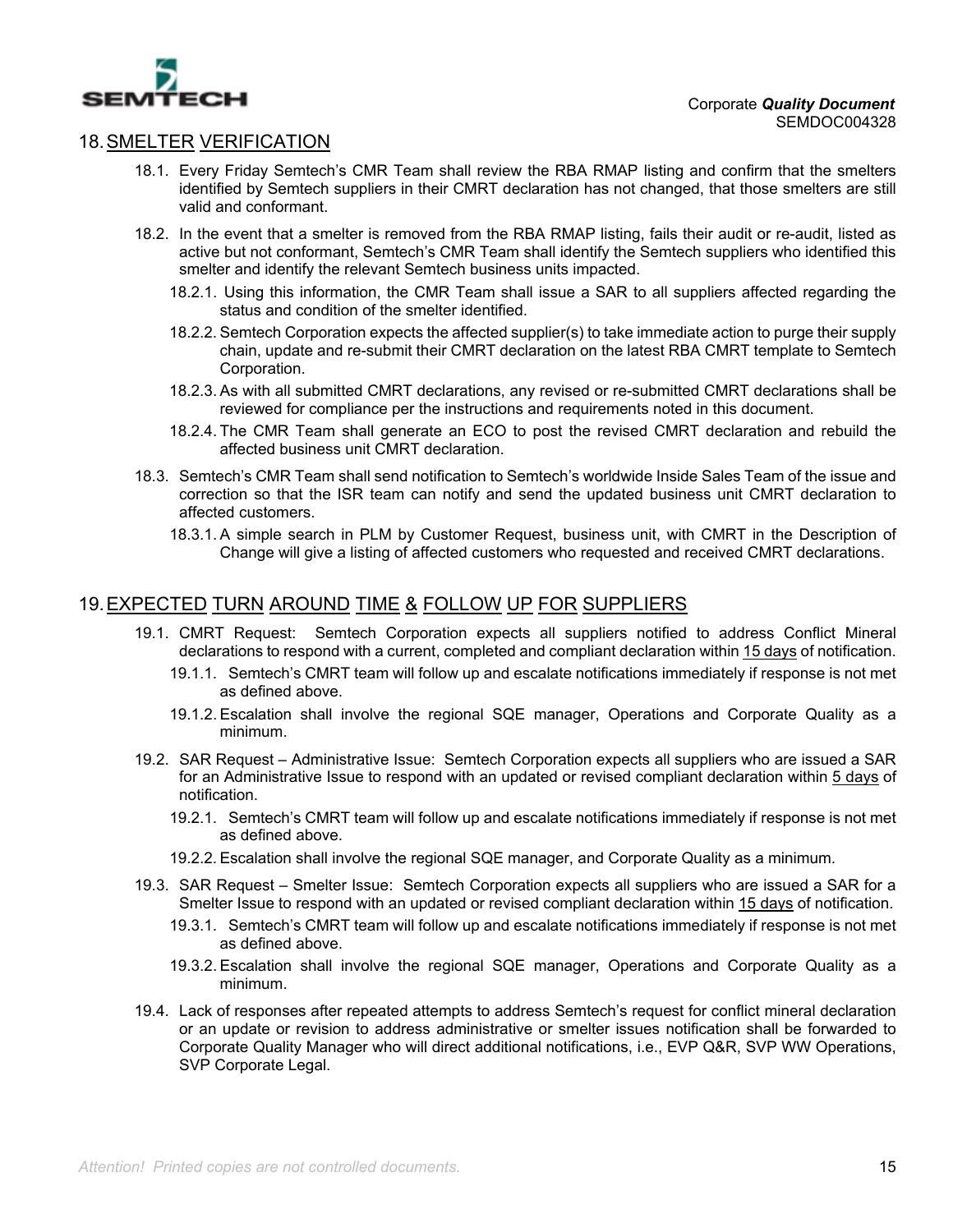

- 19.4.1. Risk Assessment should be addressed to identify potential impact to Semtech customers, Semtech product and new or sustaining business. The media used for such an assessment can be Management Review report, weekly report, CAR, meeting minutes, PLM Discussions…etc.
- 19.5. Semtech Corporation will respond to all Conflict Mineral declaration requests within 1 full working day.
	- 19.5.1. Product specific CMRT requests may take an additional day depending on the listing of associated products or response classification of applicable suppliers.

### 20. DUE DILIGENCE AUDITS

- 20.1. Suppliers and downstream partners will be subject to validation audits of their materials reporting and responsible sourcing programs:
- 20.2. Audits are conducted by an independent third party vendor on Semtech's behalf.
- 20.3. Suppliers are encouraged to undergo RMI's downstream audit. Please notify Semtech directly if you are engaged to complete this additional due diligence step.
- 20.4. There may be cases where spot audits are initiated by Semtech as part of our due diligence process.

### 21. NON-CONFORMANCE & NON-COMPLIANCE

- 21.1. If a supplier is at risk of not meeting Semtech's deadline or requirements, Semtech should be contacted immediately (prior to submitting a CMRT) at ConflictFree@semtech..com.
- 21.2. To avoid escalation, suppliers must take immediate action to resolve all outstanding issues and communicate their action plan and timeline for remediating any noncompliance.
- 21.3. Consequences for providing inaccurate data to Semtech: suppliers must obtain updated CMRTs from upstream reporting suppliers before submitting a consolidated, updated CMRT to Semtech (failing to do so is considered falsification).
- 21.4. **IMPORTANT:** Any falsification of information may result in a core violation and probationary terms, up to and including termination of the supplier's business relationship with Semtech.

## 22. SEMTECH CORPORATION CONFLICT MINERAL DECLARATION TO SEC

- 22.1. As a public company, Semtech Corporation shall declare and report its conflict minerals program to the Securities and Exchange Commission, SEC, yearly by May 31<sup>st</sup>.
- 22.2. Semtech Corporation must file a Form SD specialized disclosure report according to the Final Rule (pages 343-356).
- 22.3. The form is to be filed on EDGAR by May 31th after the previous calendar year, unless this date falls on a Saturday, Sunday or holiday, in which the deadline is moved to the next business day.
- 22.4. While the SEC provides some quidance in the SEC Form SD General Instructions, it is not to be used as a blank form to be filled in and filed. Instead, Semtech Corporation must customize their Form SD, incorporating all the necessary information outlined by the rule.
- 22.5. This information includes, but is not limited to (See Item 1.01 on page 346):
	- 22.5.1. Cover page that includes the exact name of the registrant as specified in its charter, State or other jurisdiction of incorporation or organization Commission File Number, IRS Employer Identification No., address of principal executive officers, zip code, and name and telephone number, including area code, of the person to contact in connection with the report.
	- 22.5.2. Under a separate heading entitled "Conflict Minerals Disclosure," report the results of the Reasonable Country of Origin Inquiry (RCOI) as performed in good faith regarding those conflict minerals. This information must also be publicly available on the Semtech Corporation Internet website under the heading "Conflict Minerals Disclosure."